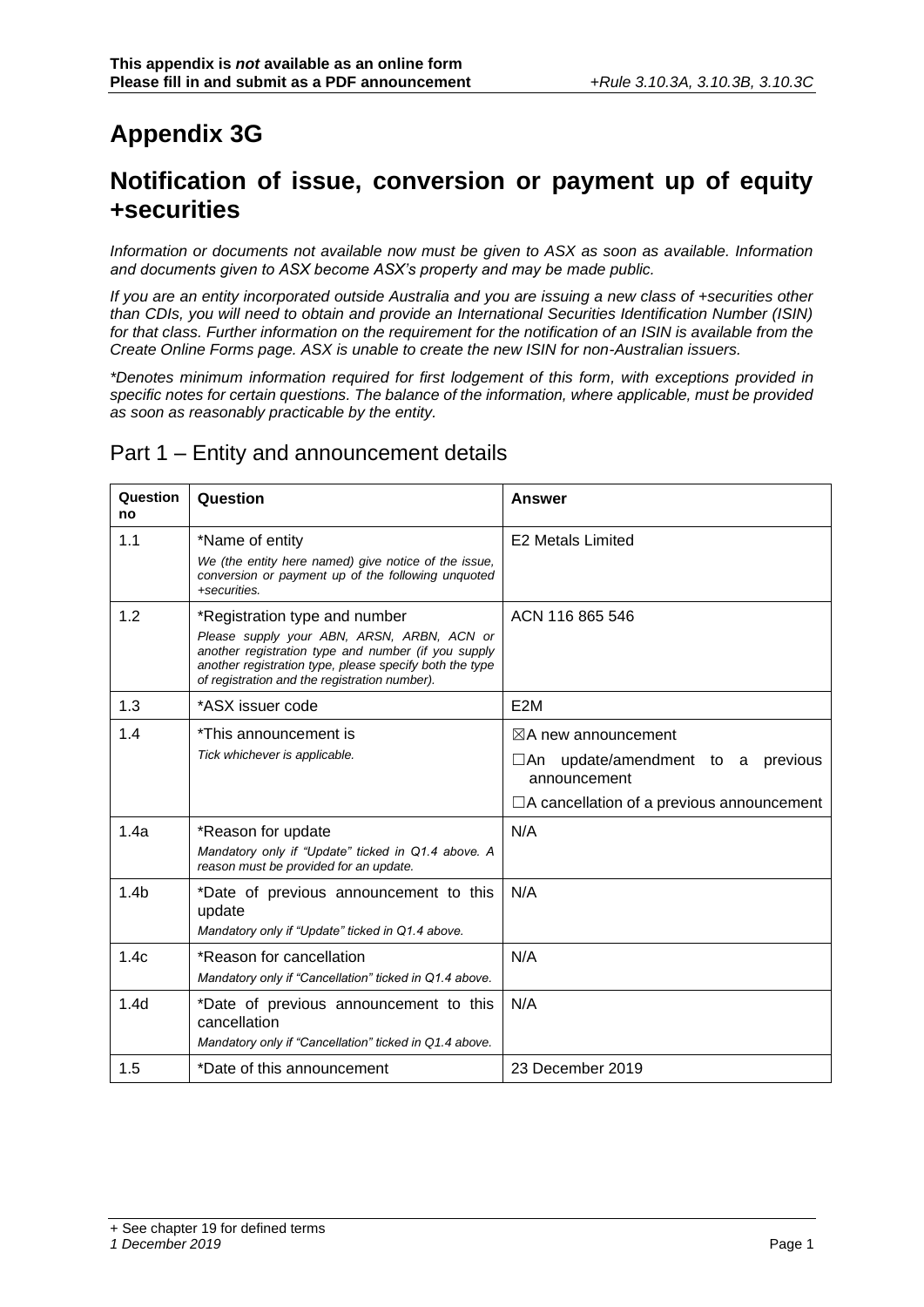### Part 2 – Type of issue

| Question<br>No.    | Question                                                                                                                                                                                                                                                                                                                                                                                                                                                                   | Answer                                                                                                                                                                                                                                                                                                                                                                                                                                                                                                                                   |
|--------------------|----------------------------------------------------------------------------------------------------------------------------------------------------------------------------------------------------------------------------------------------------------------------------------------------------------------------------------------------------------------------------------------------------------------------------------------------------------------------------|------------------------------------------------------------------------------------------------------------------------------------------------------------------------------------------------------------------------------------------------------------------------------------------------------------------------------------------------------------------------------------------------------------------------------------------------------------------------------------------------------------------------------------------|
| 2.1                | *The +securities the subject of this<br>notification are:<br>Select whichever item is applicable.<br>If you wish to notify ASX of different types of issues of<br>securities, please complete a separate Appendix 3G<br>for each type of issue.                                                                                                                                                                                                                            | $\square$ +securities issued as a result of options<br>being exercised or other +convertible<br>$\square$ +securities being converted and that are<br>not to be quoted on ASX<br>$\Box$ partly paid +securities that have been fully<br>paid up and that are not to be quoted on<br>ASX<br>$\boxtimes$ +securities issued under an +employee<br>incentive scheme that are not being<br>immediately quoted on ASX<br>$\Box$ other [please specify]<br>If you have selected 'other' please provide the<br>circumstances of the issue here: |
| 2.2a.1             | Please state the number and type of options<br>that were exercised or other +convertible<br>securities that were converted (including<br>their ASX security code if available)?<br>Answer this question if your response to Q2.1 is<br>"securities issued as a result of options being<br>exercised or other convertible securities being<br>converted and that are not to be quoted on ASX".                                                                              | N/A                                                                                                                                                                                                                                                                                                                                                                                                                                                                                                                                      |
| 2.2a.2             | And the date the options were exercised or<br>other<br>+convertible<br>securities<br>were<br>converted:<br>Answer this question if your response to Q2.1 is<br>"securities issued as a result of options being<br>exercised or other convertible securities being<br>converted and that are not to be quoted on ASX".<br>Note: If this occurred over a range of dates, enter the<br>date the last of the options was exercised or<br>convertible securities was converted. | N/A                                                                                                                                                                                                                                                                                                                                                                                                                                                                                                                                      |
| 2.2 <sub>b.1</sub> | Please state the number and type of partly<br>paid +securities that were fully paid up<br>(including their ASX +security code if<br>available)?<br>Answer this question if your response to Q2.1 is "partly<br>paid securities that have been paid up and that are not<br>to be quoted on ASX".                                                                                                                                                                            | N/A                                                                                                                                                                                                                                                                                                                                                                                                                                                                                                                                      |
| 2.2 <sub>b.2</sub> | And the date the +securities were fully paid<br>up:<br>Answer this question if your response to Q2.1 is "partly<br>paid securities that have been paid up and that are not<br>to be quoted on ASX".<br>Note: If this occurred over a range of dates, enter the<br>date the last of the securities was fully paid up.                                                                                                                                                       | N/A                                                                                                                                                                                                                                                                                                                                                                                                                                                                                                                                      |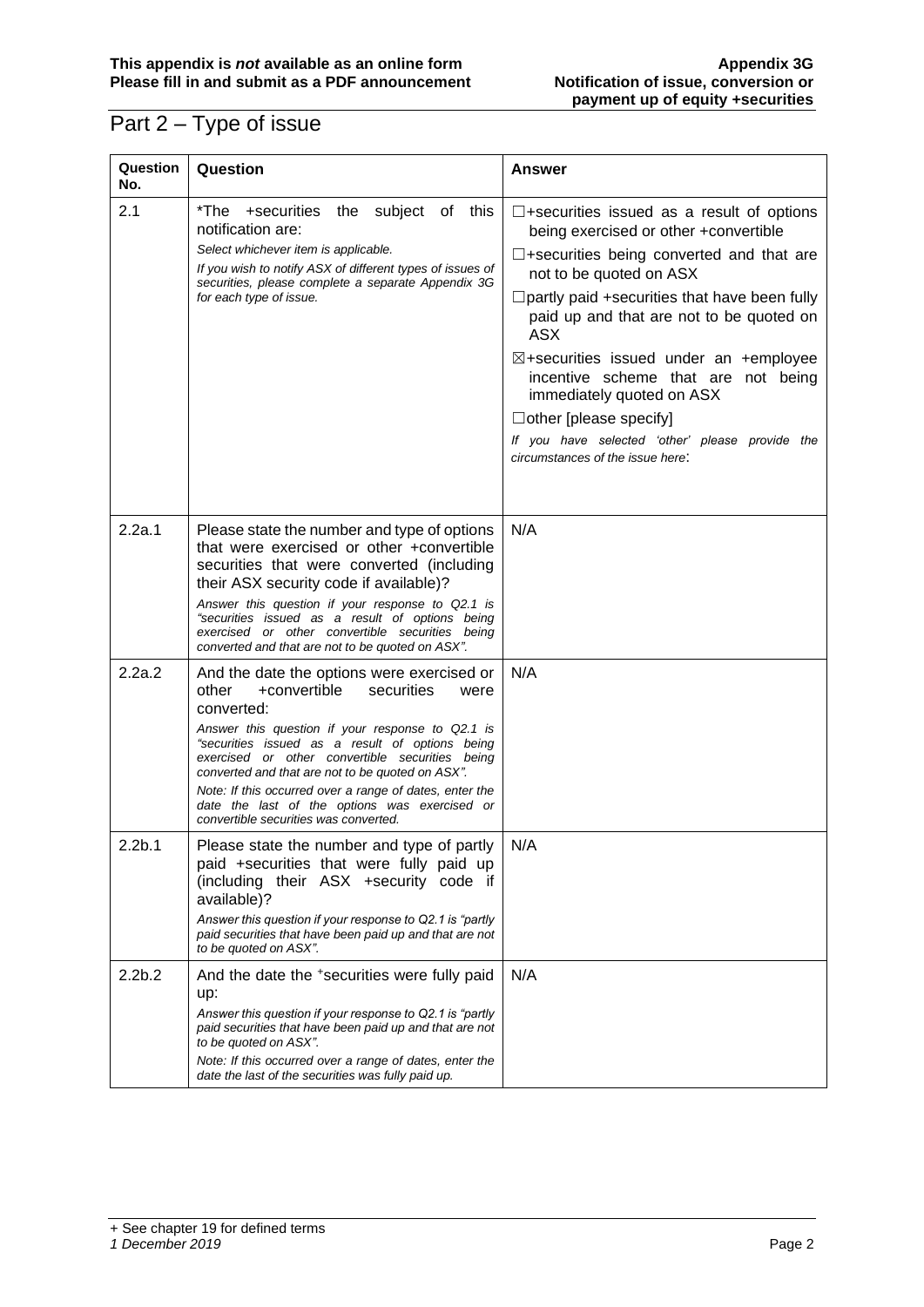| 2.2c.1   | Please state the number and type of<br>+securities (including their ASX security<br>code) issued under an +employee incentive<br>scheme that are not being immediately<br>quoted on ASX<br>Answer this question if your response to Q2.1 is<br>"securities issued under an employee incentive<br>scheme that are not being immediately quoted on<br>ASX".                                                                                                                                                                                                                                                                             |                           | December 2022.                                                                                  | 150,000 Unlisted Options at an exercise price<br>of \$0.26 (26 cents) each and expiring on 23                                                                                                                                                                                                                          |    |
|----------|---------------------------------------------------------------------------------------------------------------------------------------------------------------------------------------------------------------------------------------------------------------------------------------------------------------------------------------------------------------------------------------------------------------------------------------------------------------------------------------------------------------------------------------------------------------------------------------------------------------------------------------|---------------------------|-------------------------------------------------------------------------------------------------|------------------------------------------------------------------------------------------------------------------------------------------------------------------------------------------------------------------------------------------------------------------------------------------------------------------------|----|
| 2.2c.2   | *Please attach a document or provide<br>details of a URL link for a document lodged<br>with ASX detailing the terms of the<br>+employee incentive scheme or a summary<br>of the terms.<br>Answer this question if your response to Q2.1 is<br>"securities issued under an employee incentive<br>scheme that are not being immediately quoted on<br>ASX".                                                                                                                                                                                                                                                                              |                           | can<br>df/449ky1vxt5wqhw.pdf.                                                                   | A summary of the terms of the Employee<br>Incentive Scheme had been provided in the<br>2019 Notice of Annual General Meeting<br>which had been approved by shareholders<br>on 20 November 2019 (Resolution 6).<br>The 2019 Notice of Annual General Meeting<br>found<br>be<br>https://www.asx.com.au/asxpdf/20191017/p | on |
| 2.2c.3   | *Are any of these +securities being issued<br>to +key management personnel (KMP) or<br>an +associate<br>Answer this question if your response to Q2.1 is<br>"securities issued under an employee incentive<br>scheme that are not being immediately quoted on<br>ASX".                                                                                                                                                                                                                                                                                                                                                                |                           | No.                                                                                             |                                                                                                                                                                                                                                                                                                                        |    |
| 2.2c.3.a | *Provide details of the recipients and the number of +securities issued to each of them.<br>Answer this question if your response to Q2.1 is "securities issued under an employee incentive scheme that are<br>not being immediately quoted on ASX" and your response to Q2.2c.3 is "Yes". Repeat the detail in the table below<br>for each KMP involved in the issue. If the securities are being issued to the KMP, repeat the name of the KMP or<br>insert "Same" in "Name of registered holder". If the securities are being issued to an associate of a KMP, insert the<br>name of the associate in "Name of registered holder". |                           |                                                                                                 |                                                                                                                                                                                                                                                                                                                        |    |
|          | Name of KMP                                                                                                                                                                                                                                                                                                                                                                                                                                                                                                                                                                                                                           | Name of registered holder |                                                                                                 | Number of +securities                                                                                                                                                                                                                                                                                                  |    |
|          | N/A                                                                                                                                                                                                                                                                                                                                                                                                                                                                                                                                                                                                                                   | N/A                       |                                                                                                 | N/A                                                                                                                                                                                                                                                                                                                    |    |
| 2.2d.1   | *The purpose(s) for which the entity is<br>issuing the securities is:<br>Answer this question if your response to Q2.1 is<br>"Other".<br>You may select one or more of the items in the list.                                                                                                                                                                                                                                                                                                                                                                                                                                         |                           | [provide details below]<br>$\sqcup$ to<br>pay<br>[provide details below]<br>Additional details: | $\square$ to raise additional working capital<br>$\Box$ to fund the retirement of debt<br>$\square$ to pay for the acquisition of an asset<br>for<br>services<br>rendered<br>$\Box$ other [provide details below]                                                                                                      |    |
| 2.2d.2   | Please provide any further information<br>needed to understand the circumstances in<br>which you are notifying the issue of these<br>+securities to ASX, including why the issue<br>of the +securities has not been previously<br>announced to the market in an Appendix 3B<br>Answer this question if your response to Q2.1 is<br>"Other".                                                                                                                                                                                                                                                                                           |                           | N/A                                                                                             |                                                                                                                                                                                                                                                                                                                        |    |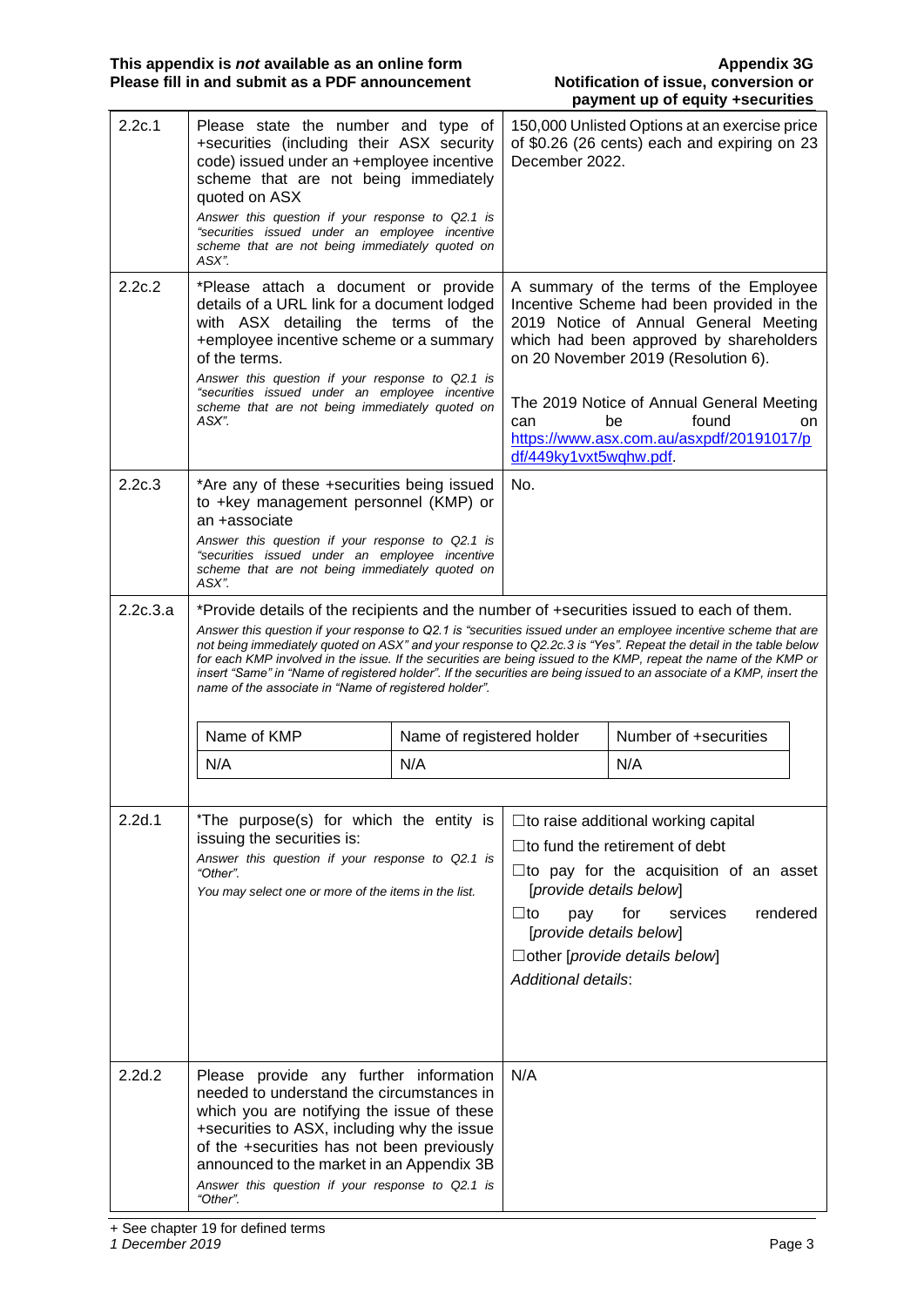| 2.3 | *The +securities being issued are:<br>Tick whichever is applicable | $\Box$ Additional +securities in an existing<br>unquoted class that is already recorded by<br>ASX ("existing class") |
|-----|--------------------------------------------------------------------|----------------------------------------------------------------------------------------------------------------------|
|     |                                                                    | $\boxtimes$ New +securities in an unquoted class that<br>is not yet recorded by ASX ("new class")                    |

### Part 3A – number and type of +securities being issued (existing class)

*Answer the questions in this part if your response to Q2.3 is "existing class".*

| Question<br>No. | Question                                                                                                                                                                                                                                                                                                                                                                                                                                                                                                                                                                   | Answer |
|-----------------|----------------------------------------------------------------------------------------------------------------------------------------------------------------------------------------------------------------------------------------------------------------------------------------------------------------------------------------------------------------------------------------------------------------------------------------------------------------------------------------------------------------------------------------------------------------------------|--------|
| 3A.1            | *ASX +security code & description                                                                                                                                                                                                                                                                                                                                                                                                                                                                                                                                          | N/A    |
| 3A.2            | *Number of +securities being issued                                                                                                                                                                                                                                                                                                                                                                                                                                                                                                                                        | N/A    |
| 3A.3a           | *Will the +securities being issued rank<br>equally in all respects from their issue date<br>with the existing issued +securities in that<br>class?                                                                                                                                                                                                                                                                                                                                                                                                                         | N/A    |
| 3A.3b           | *Is the actual date from which the +securities<br>will rank equally (non-ranking end date)<br>known?<br>Answer this question if your response to Q3A.3a is "No".                                                                                                                                                                                                                                                                                                                                                                                                           | N/A    |
| 3A.3c           | *Provide the actual non-ranking end date<br>Answer this question if your response to Q3A.3a is "No"<br>and your response to Q3A.3b is "Yes".                                                                                                                                                                                                                                                                                                                                                                                                                               | N/A    |
| 3A.3d           | *Provide the estimated non-ranking end<br>period<br>Answer this question if your response to Q3A.3a is "No"<br>and your response to Q3A.3b is "No".                                                                                                                                                                                                                                                                                                                                                                                                                        | N/A    |
| 3A.3e           | *Please state the extent to which the<br>+securities do not rank equally:<br>relation<br>the<br>dividend,<br>to<br>next<br>in.<br>٠<br>distribution or interest payment; or<br>for any other reason<br>$\bullet$<br>Answer this question if your response to Q3A.3a is "No".<br>For example, the securities may not rank at all, or on a<br>pro rata basis for the next dividend, distribution or<br>interest payment; or the securities may not rank at all or<br>on a pro rata basis or be entitled to participate in some<br>other event, such as an entitlement issue. | N/A    |

#### Part 3B – number and type of +securities being issued (new class)

*Answer the questions in this part if your response to Q2.3 is "new class".*

| Question<br>No. | <b>∣ Question</b>     | Answer                  |
|-----------------|-----------------------|-------------------------|
| 3B.1            | *Security description | <b>Unlisted Options</b> |

<sup>+</sup> See chapter 19 for defined terms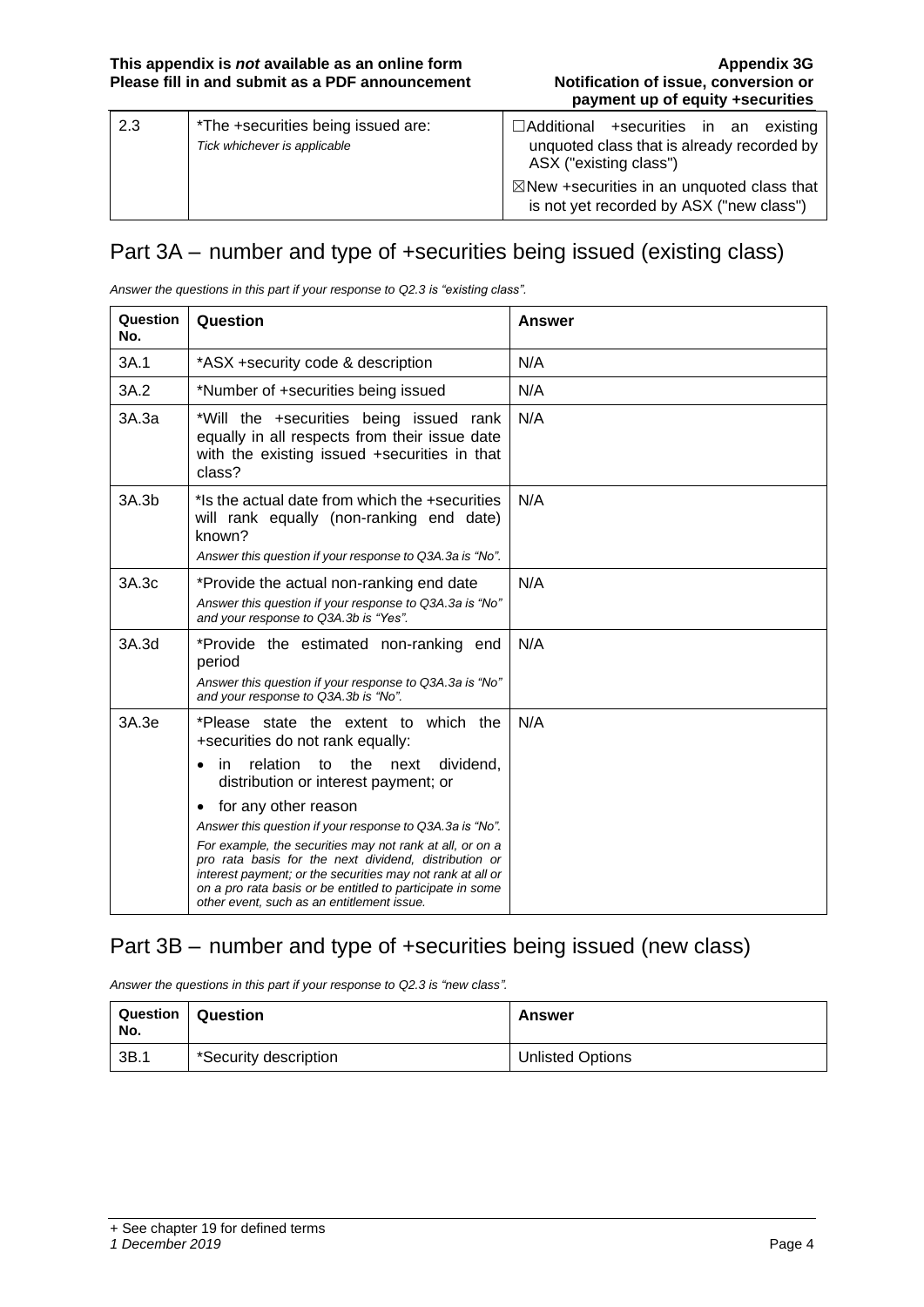| 3B.2  | *Security type                                                                                                           | □ Ordinary fully or partly paid shares/units                      |
|-------|--------------------------------------------------------------------------------------------------------------------------|-------------------------------------------------------------------|
|       | Select one item from the list                                                                                            | $\boxtimes$ Options                                               |
|       | Please select the most appropriate security type from<br>the list. This will determine more detailed questions to        | $\Box$ +Convertible debt securities                               |
|       | be asked about the security later in this section. Select                                                                | $\Box$ Non-convertible +debt securities                           |
|       | "ordinary fully or partly paid shares/units" for stapled<br>securities or CDIs. For interest rate securities, please     | $\Box$ Redeemable preference shares/units                         |
|       | select the appropriate choice from either "Convertible"<br>debt securities" or "Non-convertible debt securities".        | $\Box$ Other                                                      |
|       | Select "Other" for performance shares/units and<br>performance options/rights or if the selections available             |                                                                   |
|       | in the list do not appropriately describe the security<br>being issued.                                                  |                                                                   |
| 3B.3  | <b>ISIN code</b>                                                                                                         | N/A                                                               |
|       | Answer this question if you are an entity incorporated                                                                   |                                                                   |
|       | outside Australia and you are issuing a new class of<br>securities other than CDIs. See also the note at the top         |                                                                   |
|       | of this form.                                                                                                            |                                                                   |
| 3B.4  | *Number of +securities being issued                                                                                      | 150,000                                                           |
| 3B.5a | *Will all the +securities issued in this class<br>rank equally in all respects from the issue                            | Yes                                                               |
|       | date?                                                                                                                    |                                                                   |
| 3B.5b | * Is the actual date from which the +securities                                                                          | N/A                                                               |
|       | will rank equally (non-ranking end date)                                                                                 |                                                                   |
|       | known?<br>Answer this question if your response to Q3B 5a is "No".                                                       |                                                                   |
| 3B.5c | *Provide the actual non-ranking end date                                                                                 | N/A                                                               |
|       | Answer this question if your response to Q3B.5a is "No"                                                                  |                                                                   |
|       | and your response to Q3B.5b is "Yes".                                                                                    |                                                                   |
| 3B.5d | *Provide the estimated non-ranking end<br>period                                                                         | N/A                                                               |
|       | Answer this question if your response to Q3B.5a is "No"<br>and your response to Q3B.5b is "No".                          |                                                                   |
| 3B.5e | *Please state the extent to which the<br>+securities do not rank equally:                                                | N/A                                                               |
|       | relation<br>dividend,<br>to<br>the<br>next<br>in<br>distribution or interest payment; or                                 |                                                                   |
|       | for any other reason<br>$\bullet$                                                                                        |                                                                   |
|       | Answer this question if your response to Q3B.5a is "No".                                                                 |                                                                   |
|       | For example, the +securities may not rank at all, or on a<br>pro rata basis for the next dividend, distribution or       |                                                                   |
|       | interest payment; or the +securities may not rank at all<br>or on a pro rata basis or be entitled to participate in some |                                                                   |
|       | other event, such as an entitlement issue.                                                                               |                                                                   |
| 3B.6  | Please attach a document or provide a URL<br>link for a document lodged with ASX setting                                 | https://www.asx.com.au/asxpdf/20191017/<br>pdf/449ky1vxt5wqhw.pdf |
|       | out the material terms of the +securities                                                                                |                                                                   |
|       | being issued                                                                                                             |                                                                   |
|       | You may cross reference a disclosure document, PDS,<br>information memorandum, investor presentation or                  |                                                                   |
|       | other announcement with this information provided it                                                                     |                                                                   |
|       | has been released to the ASX Market Announcements<br>Platform.                                                           |                                                                   |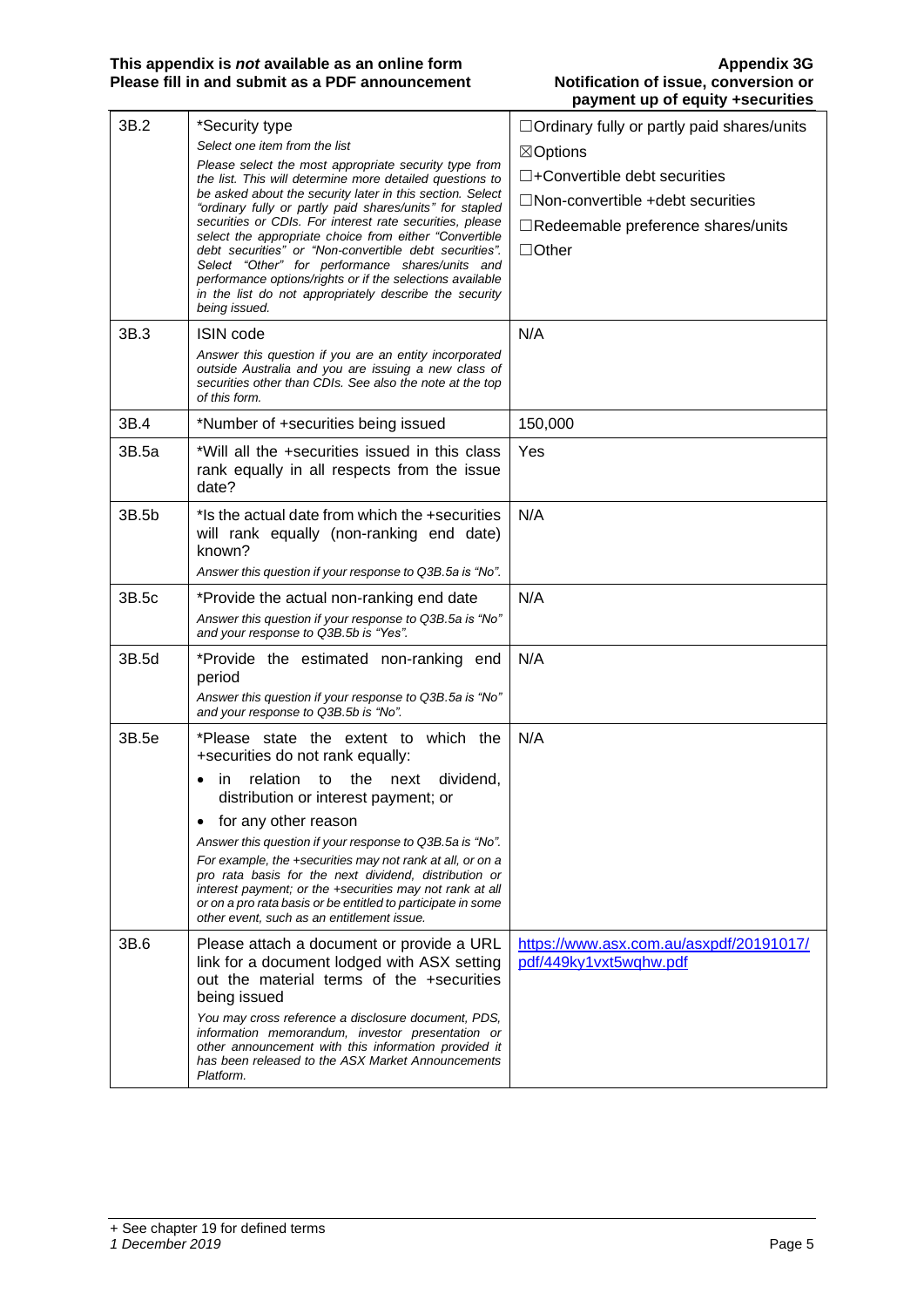| 3B.7  | *Have you received confirmation from ASX<br>that the terms of the +securities are<br>appropriate and equitable under listing rule<br>6.1?<br>Answer this question only if you are an ASX Listing.<br>(ASX Foreign Exempt Listings and ASX Debt Listings do<br>not have to answer this question).<br>If your response is "No" and the securities have any<br>unusual terms, you should approach ASX as soon as<br>possible for confirmation under listing rule 6.1 that the<br>terms are appropriate and equitable. | No.                          |
|-------|--------------------------------------------------------------------------------------------------------------------------------------------------------------------------------------------------------------------------------------------------------------------------------------------------------------------------------------------------------------------------------------------------------------------------------------------------------------------------------------------------------------------|------------------------------|
| 3B.8a | Ordinary fully or partly paid shares/units details<br>Answer the questions in this section if you selected this security type in your response to Question 3B.2.                                                                                                                                                                                                                                                                                                                                                   |                              |
|       | *+Security currency<br>This is the currency in which the face amount of an<br>issue is denominated. It will also typically be the<br>currency in which distributions are declared.                                                                                                                                                                                                                                                                                                                                 | N/A                          |
|       | *Will there be CDIs issued over the<br>+securities?                                                                                                                                                                                                                                                                                                                                                                                                                                                                | N/A                          |
|       | *CDI ratio<br>Answer this question if you answered "Yes" to the<br>previous question. This is the ratio at which CDIs can<br>be transmuted into the underlying security (e.g. 4:1<br>means 4 CDIs represent 1 underlying security whereas<br>1:4 means 1 CDI represents 4 underlying securities).                                                                                                                                                                                                                  | N/A                          |
|       | *Is it a partly paid class of +security?                                                                                                                                                                                                                                                                                                                                                                                                                                                                           | N/A                          |
|       | *Paid up amount: unpaid amount<br>Answer this question if answered "Yes" to the previous<br>question.<br>The paid up amount represents the amount of<br>application money and/or calls which have been paid<br>on any security considered 'partly paid'<br>The unpaid amount represents the unpaid or yet to be<br>called amount on any security considered 'partly paid'.<br>The amounts should be provided per the security<br>currency (e.g. if the security currency is AUD, then the                          | N/A                          |
|       | paid up and unpaid amount per security in AUD).                                                                                                                                                                                                                                                                                                                                                                                                                                                                    |                              |
|       | *Is it a stapled +security?<br>This is a security class that comprises a number of<br>ordinary shares and/or ordinary units issued by<br>separate entities that are stapled together for the<br>purposes of trading.                                                                                                                                                                                                                                                                                               | N/A                          |
| 3B.8b | <b>Option details</b>                                                                                                                                                                                                                                                                                                                                                                                                                                                                                              |                              |
|       | Answer the questions in this section if you selected this security type in your response to Question 3B.2.                                                                                                                                                                                                                                                                                                                                                                                                         |                              |
|       | *+Security currency<br>This is the currency in which the exercise price is<br>payable.                                                                                                                                                                                                                                                                                                                                                                                                                             | <b>AUD</b>                   |
|       | *Exercise price<br>The price at which each option can be exercised and<br>convert into the underlying security. If there is no<br>exercise price please answer as \$0.00.<br>The exercise price should be provided per the security<br>currency (i.e. if the security currency is AUD, the<br>exercise price should be expressed in AUD).                                                                                                                                                                          | \$0.26 (26 cents) per option |
|       | *Expiry date<br>The date on which the options expire or terminate.                                                                                                                                                                                                                                                                                                                                                                                                                                                 | 23 December 2022             |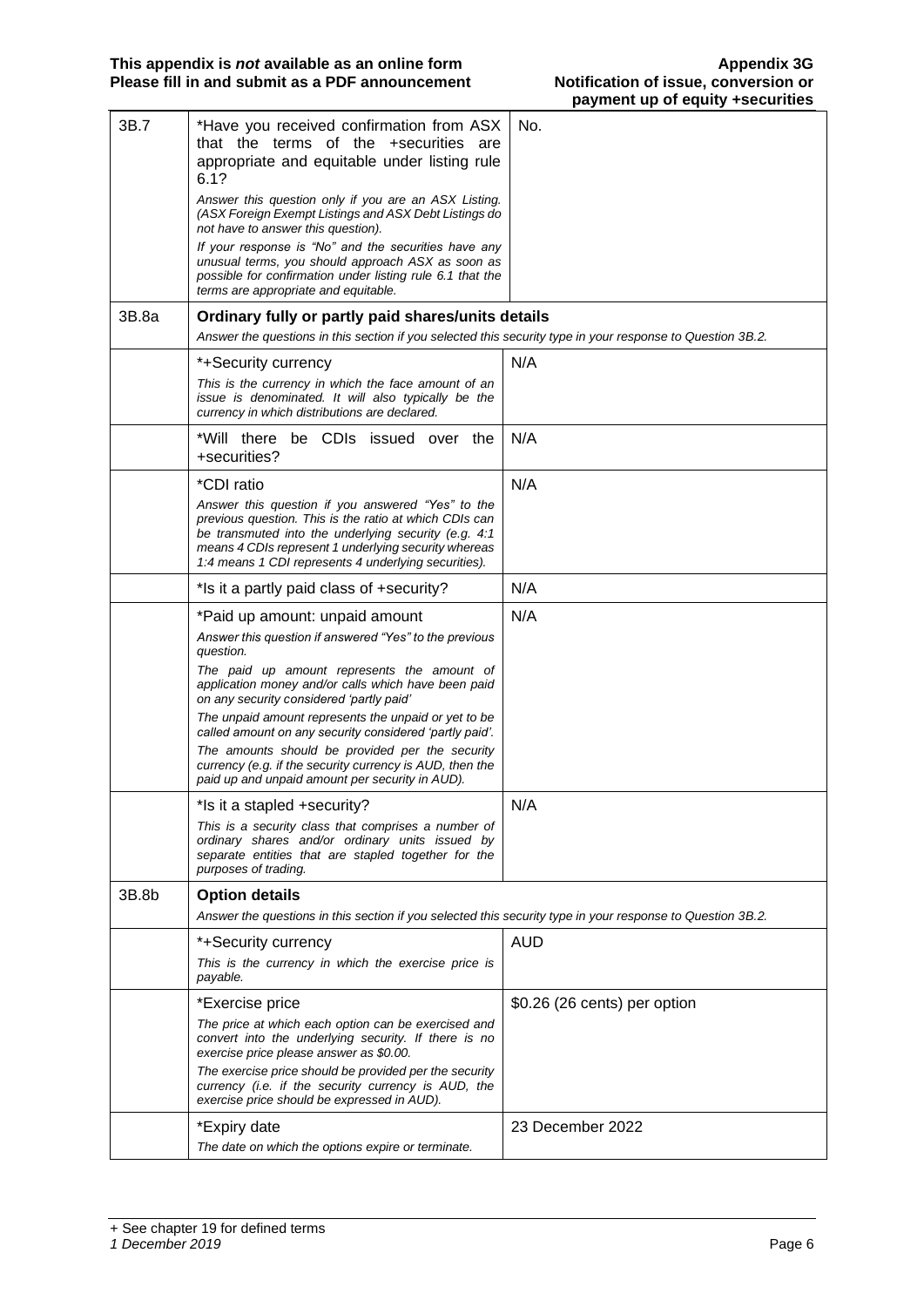| 3B.8c<br>Details of non-convertible +debt securities, +convertible debt securities, or<br>redeemable preference shares/units<br>Answer the questions in this section if you selected one of these security types in your response to Question 3B.2.<br>Refer to Guidance Note 34 and the "Guide to the Naming Conventions and Security Descriptions for ASX Quoted<br>Debt and Hybrid Securities" for further information on certain terms used in this section<br>*Type of +security<br>$\Box$ Simple corporate bond<br>Select one item from the list<br>$\Box$ Non-convertible note or bond<br>$\Box$ Convertible note or bond<br>$\Box$ Preference share/unit<br>$\Box$ Capital note<br>$\Box$ Hybrid security<br>$\Box$ Other<br>N/A<br>*+Security currency<br>This is the currency in which the face value of the<br>security is denominated. It will also typically be the<br>currency in which interest or distributions are paid.<br>N/A<br>Face value<br>This is the principal amount of each security.<br>The face value should be provided per the security<br>currency (i.e. if security currency is AUD, then the face<br>value per security in AUD).<br>*Interest rate type<br>$\Box$ Fixed rate<br>Select one item from the list<br>$\Box$ Floating rate<br>Select the appropriate interest rate type per the terms<br>$\Box$ Indexed rate<br>of the security. Definitions for each type are provided<br>in the Guide to the Naming Conventions and Security<br>$\Box$ Variable rate<br>Descriptions for ASX Quoted Debt and Hybrid<br><b>Securities</b><br>□Zero coupon/no interest<br>$\Box$ Other<br>Frequency of coupon/interest payments per<br>$\Box$ Monthly<br>year<br>$\Box$ Quarterly<br>Select one item from the list.<br>□Semi-annual<br>$\Box$ Annual<br>$\square$ No coupon/interest payments<br>$\Box$ Other<br>N/A<br>First interest payment date<br>A response is not required if you have selected "No<br>coupon/interest payments" in response to the question<br>above on the frequency of coupon/interest payments<br>N/A<br>Interest rate per annum<br>Answer this question if the interest rate type is fixed.<br>N/A<br>*Is the interest rate per annum estimated at<br>this time? | *Details of the number and type of +security<br>(including its ASX +security code if the<br>+security is quoted on or recorded by ASX)<br>that will be issued if an option is exercised<br>For example, if the option can be exercised to receive<br>one fully paid ordinary share with ASX security code<br>ABC, please insert "One fully paid ordinary share<br>$(ASK:ABC)^{n}$ . | 1 Fully Paid Ordinary Share (ASX: E2M) |
|---------------------------------------------------------------------------------------------------------------------------------------------------------------------------------------------------------------------------------------------------------------------------------------------------------------------------------------------------------------------------------------------------------------------------------------------------------------------------------------------------------------------------------------------------------------------------------------------------------------------------------------------------------------------------------------------------------------------------------------------------------------------------------------------------------------------------------------------------------------------------------------------------------------------------------------------------------------------------------------------------------------------------------------------------------------------------------------------------------------------------------------------------------------------------------------------------------------------------------------------------------------------------------------------------------------------------------------------------------------------------------------------------------------------------------------------------------------------------------------------------------------------------------------------------------------------------------------------------------------------------------------------------------------------------------------------------------------------------------------------------------------------------------------------------------------------------------------------------------------------------------------------------------------------------------------------------------------------------------------------------------------------------------------------------------------------------------------------------------------------------------------------------------------------------------------------------------------------------|-------------------------------------------------------------------------------------------------------------------------------------------------------------------------------------------------------------------------------------------------------------------------------------------------------------------------------------------------------------------------------------|----------------------------------------|
|                                                                                                                                                                                                                                                                                                                                                                                                                                                                                                                                                                                                                                                                                                                                                                                                                                                                                                                                                                                                                                                                                                                                                                                                                                                                                                                                                                                                                                                                                                                                                                                                                                                                                                                                                                                                                                                                                                                                                                                                                                                                                                                                                                                                                           |                                                                                                                                                                                                                                                                                                                                                                                     |                                        |
|                                                                                                                                                                                                                                                                                                                                                                                                                                                                                                                                                                                                                                                                                                                                                                                                                                                                                                                                                                                                                                                                                                                                                                                                                                                                                                                                                                                                                                                                                                                                                                                                                                                                                                                                                                                                                                                                                                                                                                                                                                                                                                                                                                                                                           |                                                                                                                                                                                                                                                                                                                                                                                     |                                        |
|                                                                                                                                                                                                                                                                                                                                                                                                                                                                                                                                                                                                                                                                                                                                                                                                                                                                                                                                                                                                                                                                                                                                                                                                                                                                                                                                                                                                                                                                                                                                                                                                                                                                                                                                                                                                                                                                                                                                                                                                                                                                                                                                                                                                                           |                                                                                                                                                                                                                                                                                                                                                                                     |                                        |
|                                                                                                                                                                                                                                                                                                                                                                                                                                                                                                                                                                                                                                                                                                                                                                                                                                                                                                                                                                                                                                                                                                                                                                                                                                                                                                                                                                                                                                                                                                                                                                                                                                                                                                                                                                                                                                                                                                                                                                                                                                                                                                                                                                                                                           |                                                                                                                                                                                                                                                                                                                                                                                     |                                        |
|                                                                                                                                                                                                                                                                                                                                                                                                                                                                                                                                                                                                                                                                                                                                                                                                                                                                                                                                                                                                                                                                                                                                                                                                                                                                                                                                                                                                                                                                                                                                                                                                                                                                                                                                                                                                                                                                                                                                                                                                                                                                                                                                                                                                                           |                                                                                                                                                                                                                                                                                                                                                                                     |                                        |
|                                                                                                                                                                                                                                                                                                                                                                                                                                                                                                                                                                                                                                                                                                                                                                                                                                                                                                                                                                                                                                                                                                                                                                                                                                                                                                                                                                                                                                                                                                                                                                                                                                                                                                                                                                                                                                                                                                                                                                                                                                                                                                                                                                                                                           |                                                                                                                                                                                                                                                                                                                                                                                     |                                        |
|                                                                                                                                                                                                                                                                                                                                                                                                                                                                                                                                                                                                                                                                                                                                                                                                                                                                                                                                                                                                                                                                                                                                                                                                                                                                                                                                                                                                                                                                                                                                                                                                                                                                                                                                                                                                                                                                                                                                                                                                                                                                                                                                                                                                                           |                                                                                                                                                                                                                                                                                                                                                                                     |                                        |
|                                                                                                                                                                                                                                                                                                                                                                                                                                                                                                                                                                                                                                                                                                                                                                                                                                                                                                                                                                                                                                                                                                                                                                                                                                                                                                                                                                                                                                                                                                                                                                                                                                                                                                                                                                                                                                                                                                                                                                                                                                                                                                                                                                                                                           |                                                                                                                                                                                                                                                                                                                                                                                     |                                        |
|                                                                                                                                                                                                                                                                                                                                                                                                                                                                                                                                                                                                                                                                                                                                                                                                                                                                                                                                                                                                                                                                                                                                                                                                                                                                                                                                                                                                                                                                                                                                                                                                                                                                                                                                                                                                                                                                                                                                                                                                                                                                                                                                                                                                                           |                                                                                                                                                                                                                                                                                                                                                                                     |                                        |
|                                                                                                                                                                                                                                                                                                                                                                                                                                                                                                                                                                                                                                                                                                                                                                                                                                                                                                                                                                                                                                                                                                                                                                                                                                                                                                                                                                                                                                                                                                                                                                                                                                                                                                                                                                                                                                                                                                                                                                                                                                                                                                                                                                                                                           |                                                                                                                                                                                                                                                                                                                                                                                     |                                        |
|                                                                                                                                                                                                                                                                                                                                                                                                                                                                                                                                                                                                                                                                                                                                                                                                                                                                                                                                                                                                                                                                                                                                                                                                                                                                                                                                                                                                                                                                                                                                                                                                                                                                                                                                                                                                                                                                                                                                                                                                                                                                                                                                                                                                                           |                                                                                                                                                                                                                                                                                                                                                                                     |                                        |
|                                                                                                                                                                                                                                                                                                                                                                                                                                                                                                                                                                                                                                                                                                                                                                                                                                                                                                                                                                                                                                                                                                                                                                                                                                                                                                                                                                                                                                                                                                                                                                                                                                                                                                                                                                                                                                                                                                                                                                                                                                                                                                                                                                                                                           |                                                                                                                                                                                                                                                                                                                                                                                     |                                        |
|                                                                                                                                                                                                                                                                                                                                                                                                                                                                                                                                                                                                                                                                                                                                                                                                                                                                                                                                                                                                                                                                                                                                                                                                                                                                                                                                                                                                                                                                                                                                                                                                                                                                                                                                                                                                                                                                                                                                                                                                                                                                                                                                                                                                                           |                                                                                                                                                                                                                                                                                                                                                                                     |                                        |
|                                                                                                                                                                                                                                                                                                                                                                                                                                                                                                                                                                                                                                                                                                                                                                                                                                                                                                                                                                                                                                                                                                                                                                                                                                                                                                                                                                                                                                                                                                                                                                                                                                                                                                                                                                                                                                                                                                                                                                                                                                                                                                                                                                                                                           |                                                                                                                                                                                                                                                                                                                                                                                     |                                        |
|                                                                                                                                                                                                                                                                                                                                                                                                                                                                                                                                                                                                                                                                                                                                                                                                                                                                                                                                                                                                                                                                                                                                                                                                                                                                                                                                                                                                                                                                                                                                                                                                                                                                                                                                                                                                                                                                                                                                                                                                                                                                                                                                                                                                                           |                                                                                                                                                                                                                                                                                                                                                                                     |                                        |
|                                                                                                                                                                                                                                                                                                                                                                                                                                                                                                                                                                                                                                                                                                                                                                                                                                                                                                                                                                                                                                                                                                                                                                                                                                                                                                                                                                                                                                                                                                                                                                                                                                                                                                                                                                                                                                                                                                                                                                                                                                                                                                                                                                                                                           |                                                                                                                                                                                                                                                                                                                                                                                     |                                        |
|                                                                                                                                                                                                                                                                                                                                                                                                                                                                                                                                                                                                                                                                                                                                                                                                                                                                                                                                                                                                                                                                                                                                                                                                                                                                                                                                                                                                                                                                                                                                                                                                                                                                                                                                                                                                                                                                                                                                                                                                                                                                                                                                                                                                                           |                                                                                                                                                                                                                                                                                                                                                                                     |                                        |
|                                                                                                                                                                                                                                                                                                                                                                                                                                                                                                                                                                                                                                                                                                                                                                                                                                                                                                                                                                                                                                                                                                                                                                                                                                                                                                                                                                                                                                                                                                                                                                                                                                                                                                                                                                                                                                                                                                                                                                                                                                                                                                                                                                                                                           |                                                                                                                                                                                                                                                                                                                                                                                     |                                        |
|                                                                                                                                                                                                                                                                                                                                                                                                                                                                                                                                                                                                                                                                                                                                                                                                                                                                                                                                                                                                                                                                                                                                                                                                                                                                                                                                                                                                                                                                                                                                                                                                                                                                                                                                                                                                                                                                                                                                                                                                                                                                                                                                                                                                                           |                                                                                                                                                                                                                                                                                                                                                                                     |                                        |
|                                                                                                                                                                                                                                                                                                                                                                                                                                                                                                                                                                                                                                                                                                                                                                                                                                                                                                                                                                                                                                                                                                                                                                                                                                                                                                                                                                                                                                                                                                                                                                                                                                                                                                                                                                                                                                                                                                                                                                                                                                                                                                                                                                                                                           |                                                                                                                                                                                                                                                                                                                                                                                     |                                        |
|                                                                                                                                                                                                                                                                                                                                                                                                                                                                                                                                                                                                                                                                                                                                                                                                                                                                                                                                                                                                                                                                                                                                                                                                                                                                                                                                                                                                                                                                                                                                                                                                                                                                                                                                                                                                                                                                                                                                                                                                                                                                                                                                                                                                                           |                                                                                                                                                                                                                                                                                                                                                                                     |                                        |
|                                                                                                                                                                                                                                                                                                                                                                                                                                                                                                                                                                                                                                                                                                                                                                                                                                                                                                                                                                                                                                                                                                                                                                                                                                                                                                                                                                                                                                                                                                                                                                                                                                                                                                                                                                                                                                                                                                                                                                                                                                                                                                                                                                                                                           |                                                                                                                                                                                                                                                                                                                                                                                     |                                        |
|                                                                                                                                                                                                                                                                                                                                                                                                                                                                                                                                                                                                                                                                                                                                                                                                                                                                                                                                                                                                                                                                                                                                                                                                                                                                                                                                                                                                                                                                                                                                                                                                                                                                                                                                                                                                                                                                                                                                                                                                                                                                                                                                                                                                                           |                                                                                                                                                                                                                                                                                                                                                                                     |                                        |
|                                                                                                                                                                                                                                                                                                                                                                                                                                                                                                                                                                                                                                                                                                                                                                                                                                                                                                                                                                                                                                                                                                                                                                                                                                                                                                                                                                                                                                                                                                                                                                                                                                                                                                                                                                                                                                                                                                                                                                                                                                                                                                                                                                                                                           |                                                                                                                                                                                                                                                                                                                                                                                     |                                        |
|                                                                                                                                                                                                                                                                                                                                                                                                                                                                                                                                                                                                                                                                                                                                                                                                                                                                                                                                                                                                                                                                                                                                                                                                                                                                                                                                                                                                                                                                                                                                                                                                                                                                                                                                                                                                                                                                                                                                                                                                                                                                                                                                                                                                                           |                                                                                                                                                                                                                                                                                                                                                                                     |                                        |
|                                                                                                                                                                                                                                                                                                                                                                                                                                                                                                                                                                                                                                                                                                                                                                                                                                                                                                                                                                                                                                                                                                                                                                                                                                                                                                                                                                                                                                                                                                                                                                                                                                                                                                                                                                                                                                                                                                                                                                                                                                                                                                                                                                                                                           |                                                                                                                                                                                                                                                                                                                                                                                     |                                        |
|                                                                                                                                                                                                                                                                                                                                                                                                                                                                                                                                                                                                                                                                                                                                                                                                                                                                                                                                                                                                                                                                                                                                                                                                                                                                                                                                                                                                                                                                                                                                                                                                                                                                                                                                                                                                                                                                                                                                                                                                                                                                                                                                                                                                                           |                                                                                                                                                                                                                                                                                                                                                                                     |                                        |
|                                                                                                                                                                                                                                                                                                                                                                                                                                                                                                                                                                                                                                                                                                                                                                                                                                                                                                                                                                                                                                                                                                                                                                                                                                                                                                                                                                                                                                                                                                                                                                                                                                                                                                                                                                                                                                                                                                                                                                                                                                                                                                                                                                                                                           |                                                                                                                                                                                                                                                                                                                                                                                     |                                        |
|                                                                                                                                                                                                                                                                                                                                                                                                                                                                                                                                                                                                                                                                                                                                                                                                                                                                                                                                                                                                                                                                                                                                                                                                                                                                                                                                                                                                                                                                                                                                                                                                                                                                                                                                                                                                                                                                                                                                                                                                                                                                                                                                                                                                                           |                                                                                                                                                                                                                                                                                                                                                                                     |                                        |
|                                                                                                                                                                                                                                                                                                                                                                                                                                                                                                                                                                                                                                                                                                                                                                                                                                                                                                                                                                                                                                                                                                                                                                                                                                                                                                                                                                                                                                                                                                                                                                                                                                                                                                                                                                                                                                                                                                                                                                                                                                                                                                                                                                                                                           |                                                                                                                                                                                                                                                                                                                                                                                     |                                        |
|                                                                                                                                                                                                                                                                                                                                                                                                                                                                                                                                                                                                                                                                                                                                                                                                                                                                                                                                                                                                                                                                                                                                                                                                                                                                                                                                                                                                                                                                                                                                                                                                                                                                                                                                                                                                                                                                                                                                                                                                                                                                                                                                                                                                                           | Answer this question if the interest rate type is fixed.                                                                                                                                                                                                                                                                                                                            |                                        |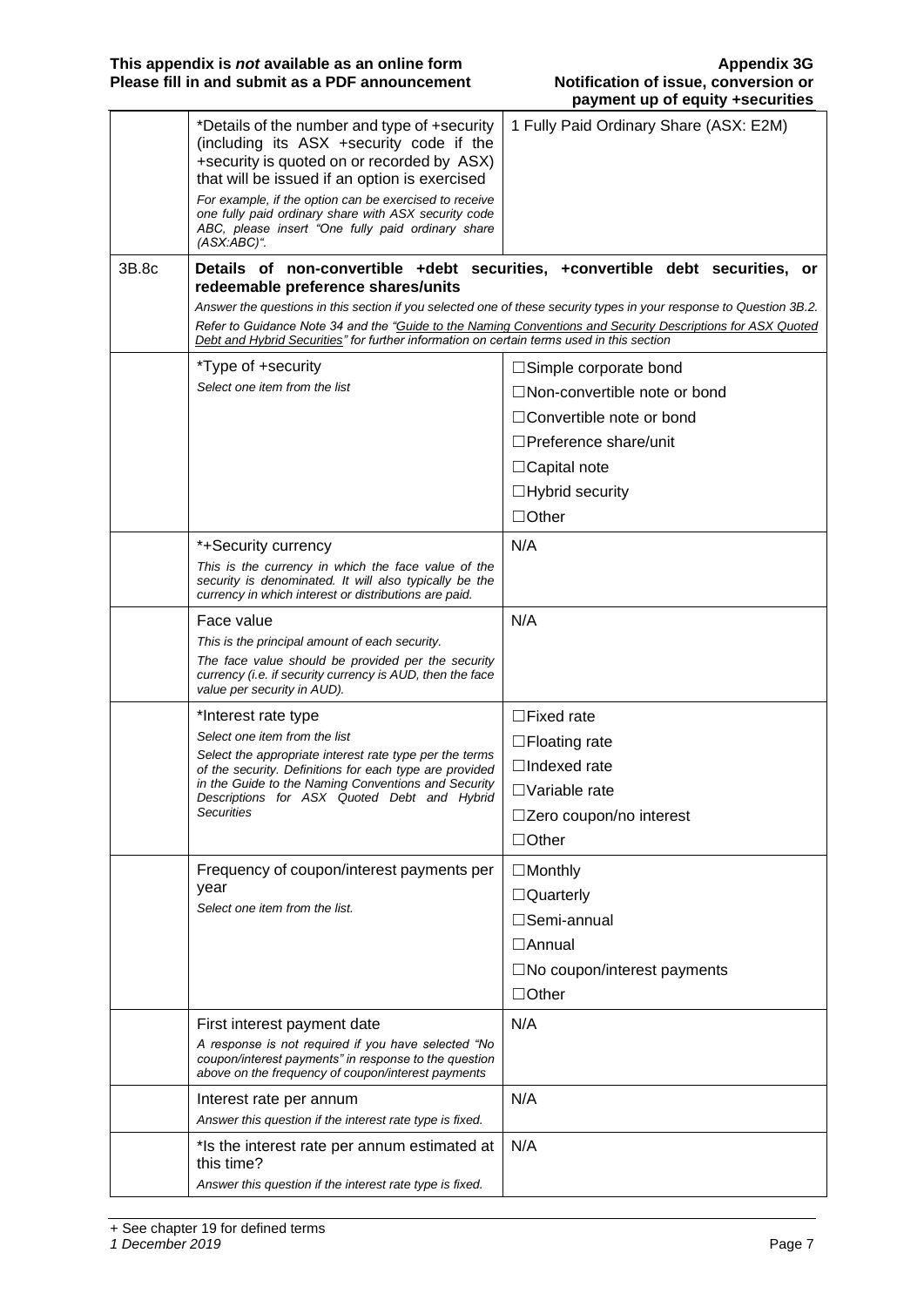| If the interest rate per annum is estimated,<br>then what is the date for this information to<br>be announced to the market (if known)<br>Answer this question if the interest rate type is fixed<br>and your response to the previous question is "Yes".<br>Answer "Unknown" if the date is not known at this time.                                                                                                                                                                                                                                                                                                                                                         | N/A                                                                                                                    |
|------------------------------------------------------------------------------------------------------------------------------------------------------------------------------------------------------------------------------------------------------------------------------------------------------------------------------------------------------------------------------------------------------------------------------------------------------------------------------------------------------------------------------------------------------------------------------------------------------------------------------------------------------------------------------|------------------------------------------------------------------------------------------------------------------------|
| *Does the interest rate include a reference<br>rate, base rate or market rate (e.g. BBSW<br>or CPI)?<br>Answer this question if the interest rate type is floating<br>or indexed                                                                                                                                                                                                                                                                                                                                                                                                                                                                                             | N/A                                                                                                                    |
| *What is the reference rate, base rate or<br>market rate?<br>Answer this question if the interest rate type is floating<br>or indexed and your response to the previous question<br>is "Yes".                                                                                                                                                                                                                                                                                                                                                                                                                                                                                | N/A                                                                                                                    |
| *Does the interest rate include a margin<br>above the reference rate, base rate or<br>market rate?<br>Answer this question if the interest rate type is floating<br>or indexed.                                                                                                                                                                                                                                                                                                                                                                                                                                                                                              | N/A                                                                                                                    |
| *What is the margin above the reference<br>rate, base rate or market rate (expressed as<br>a percent per annum)<br>Answer this question if the interest rate type is floating<br>or indexed and your response to the previous question<br>is "Yes".                                                                                                                                                                                                                                                                                                                                                                                                                          | N/A                                                                                                                    |
| *Is the margin estimated at this time?<br>Answer this question if the interest rate type is floating<br>or indexed.                                                                                                                                                                                                                                                                                                                                                                                                                                                                                                                                                          | N/A                                                                                                                    |
| If the margin is estimated, then what is the<br>date for this information to be announced to<br>the market (if known)<br>Answer this question if the interest rate type is floating<br>or indexed and your response to the previous question<br>is "Yes".<br>Answer "Unknown" if the date is not known at this time.                                                                                                                                                                                                                                                                                                                                                         | N/A                                                                                                                    |
| *S128F of the Income Tax Assessment Act<br>status applicable to the +security<br>Select one item from the list<br>For financial products which are likely to give rise to a<br>payment to which s128F of the Income Tax<br>Assessment Act applies, ASX requests issuers to<br>confirm the s128F status of the security:<br>"s128F exempt" means interest payments are not<br>taxable to non-residents:<br>"Not s128F exempt" means interest payments are<br>$\bullet$<br>taxable to non-residents;<br>"s128F exemption status unknown" means the<br>٠<br><i>issuer is unable to advise the status:</i><br>"Not applicable" means s128F is not applicable to<br>this security | $\square$ s128F exempt<br>$\Box$ Not s128F exempt<br>$\square$ s128F exemption status unknown<br>$\Box$ Not applicable |
| *Is the +security perpetual (i.e. no maturity<br>date)?                                                                                                                                                                                                                                                                                                                                                                                                                                                                                                                                                                                                                      | N/A                                                                                                                    |
| *Maturity date<br>Answer this question if the security is not perpetual                                                                                                                                                                                                                                                                                                                                                                                                                                                                                                                                                                                                      | N/A                                                                                                                    |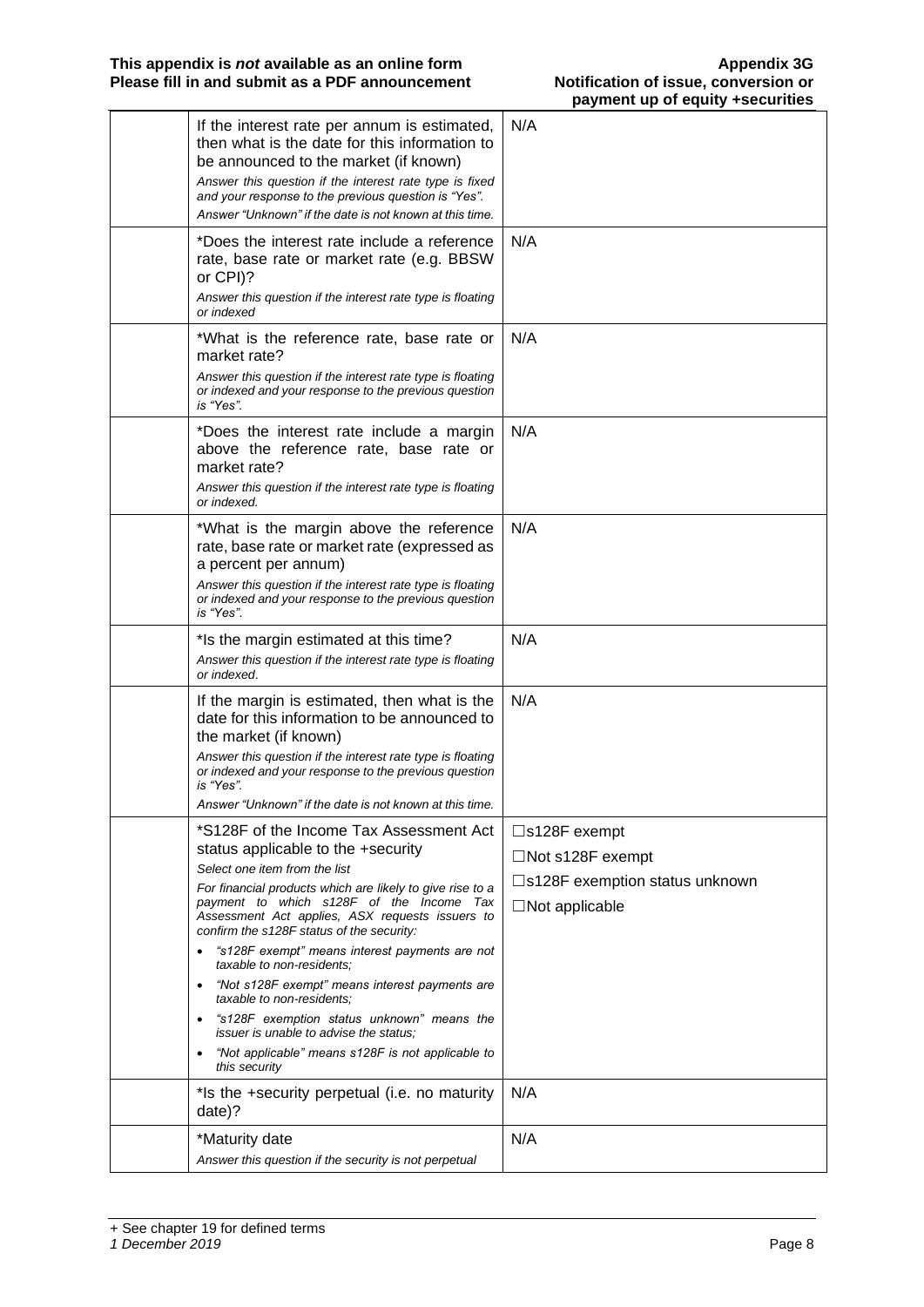#### **This appendix is** *not* **available as an online form Appendix 3G Please fill in and submit as a PDF announcement Notification of issue, conversion or**

| *Select other features applicable to the<br>+security                                                                                                                                                                                                                                                                                                                                                                                                                                                                                                  | $\Box$ Simple<br>□Subordinated |
|--------------------------------------------------------------------------------------------------------------------------------------------------------------------------------------------------------------------------------------------------------------------------------------------------------------------------------------------------------------------------------------------------------------------------------------------------------------------------------------------------------------------------------------------------------|--------------------------------|
| Up to 4 features can be selected. Further information<br>is available in the Guide to the Naming Conventions                                                                                                                                                                                                                                                                                                                                                                                                                                           | $\Box$ Secured                 |
| and Security Descriptions for ASX Quoted Debt and<br><b>Hybrid Securities.</b>                                                                                                                                                                                                                                                                                                                                                                                                                                                                         | $\Box$ Converting              |
|                                                                                                                                                                                                                                                                                                                                                                                                                                                                                                                                                        | $\Box$ Convertible             |
|                                                                                                                                                                                                                                                                                                                                                                                                                                                                                                                                                        | $\Box$ Transformable           |
|                                                                                                                                                                                                                                                                                                                                                                                                                                                                                                                                                        | $\square$ Exchangeable         |
|                                                                                                                                                                                                                                                                                                                                                                                                                                                                                                                                                        | $\Box$ Cumulative              |
|                                                                                                                                                                                                                                                                                                                                                                                                                                                                                                                                                        | □Non-Cumulative                |
|                                                                                                                                                                                                                                                                                                                                                                                                                                                                                                                                                        | $\Box$ Redeemable              |
|                                                                                                                                                                                                                                                                                                                                                                                                                                                                                                                                                        | $\square$ Extendable           |
|                                                                                                                                                                                                                                                                                                                                                                                                                                                                                                                                                        | $\Box$ Reset                   |
|                                                                                                                                                                                                                                                                                                                                                                                                                                                                                                                                                        | □Step-Down                     |
|                                                                                                                                                                                                                                                                                                                                                                                                                                                                                                                                                        | $\Box$ Step-Up                 |
|                                                                                                                                                                                                                                                                                                                                                                                                                                                                                                                                                        | $\Box$ Stapled                 |
|                                                                                                                                                                                                                                                                                                                                                                                                                                                                                                                                                        | $\square$ None of the above    |
| *Is there a first trigger date on which a right<br>of conversion, redemption, call or put can<br>be exercised (whichever is first)?                                                                                                                                                                                                                                                                                                                                                                                                                    | N/A                            |
| *If yes, what is the first trigger date<br>Answer this question if your response to the previous<br>question is "Yes".                                                                                                                                                                                                                                                                                                                                                                                                                                 | N/A                            |
| Details of the number and type of +security<br>(including its ASX +security code if the<br>+security is quoted on ASX) that will be<br>issued if the securities to be quoted are<br>converted, transformed or exchanged<br>Answer this question if the security features include<br>"converting",<br>"convertible",<br>"transformable"<br>or<br>"exchangeable".<br>For example, if the security can be converted into<br>1,000 fully paid ordinary shares with ASX security code<br>ABC, please insert "1,000 fully paid ordinary share<br>(ASX:ABC)". | N/A                            |

#### Part 4 – Issue details

| Question<br>No.  | Question                                                                                         | <b>Answer</b>    |
|------------------|--------------------------------------------------------------------------------------------------|------------------|
| 4.1              | *Have the +securities been issued yet?                                                           | Yes              |
| 4.1a             | *What was their date of issue?<br>Answer this question if your response to Q4.1 is "Yes".        | 23 December 2019 |
| 4.1 <sub>b</sub> | *What is their proposed date of issue?<br>Answer this question if your response to Q4.1 is "No". | N/A              |
| 4.2              | *Are the +securities being issued for a cash<br>consideration?                                   | No.              |
|                  | If the securities are being issued for nil cash<br>consideration, answer this question "No".     |                  |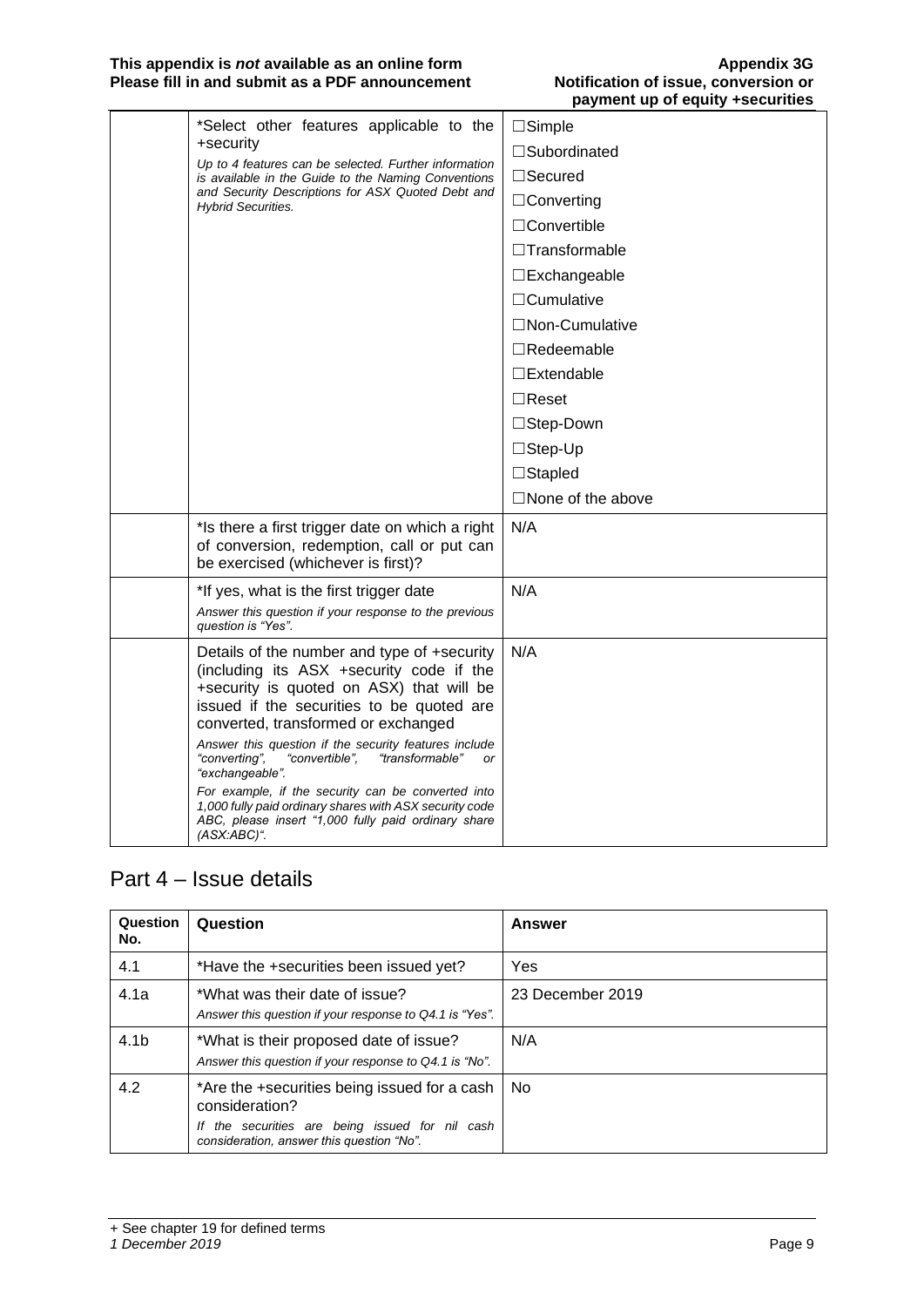| 4.2a             | *In what currency is the cash consideration<br>being paid<br>For example, if the consideration is being paid in<br>Australian Dollars, state AUD.<br>Answer this question if your response to Q4.2 is "Yes".                                                                                                                                | N/A |
|------------------|---------------------------------------------------------------------------------------------------------------------------------------------------------------------------------------------------------------------------------------------------------------------------------------------------------------------------------------------|-----|
| 4.2 <sub>b</sub> | *What is the issue price per +security<br>Answer this question if your response to Q4.2 is "Yes"<br>and by reference to the issue currency provided in your<br>response to Q4.2a.<br>Note: you cannot enter a nil amount here. If the<br>securities are being issued for nil cash consideration,<br>answer Q4.2 as "No" and complete Q4.2c. | N/A |
| 4.2c             | Please describe the consideration being<br>provided for the +securities<br>Answer this question if your response to Q4.2 is "No".                                                                                                                                                                                                           | Nil |

#### Part 5 – Unquoted +securities on issue

Following the issue of the +securities the subject of this application, the unquoted issued +securities of the entity will comprise:

*Note: the figures provided in the table in section 5.1 below are used to calculate part of the total market capitalisation of the entity published by ASX from time to time. Please make sure you include in the table each class of unquoted securities issued by the entity.*

*Restricted securities should be included in table 5.1.*

| 5.1 |                                                                                                   |                                       |
|-----|---------------------------------------------------------------------------------------------------|---------------------------------------|
|     | *ASX +security code and description                                                               | *Total number of +securities on issue |
|     | E2MAG – UNLISTED OPTIONS EXERCISABLE<br>AT \$0.25 PER OPTION ON OR BEFORE 19<br><b>APRIL 2020</b> | 1,500,000                             |
|     | E2MAI – UNLISTED PERFORMANCE RIGHTS<br>EXPIRING ON 19 APRIL 2020                                  | 2,250,000                             |
|     | E2MAH - UNLISTED OPTIONS EXERCISABLE<br>AT \$0.2204 EXPIRING ON 22 MARCH 2022                     | 1,000,000                             |
|     | E2MAJ - UNLISTED OPTIONS EXERCISABLE<br>AT \$0.26 EXPIRING ON 23 DECEMBER 2022                    | 150,000                               |
|     |                                                                                                   |                                       |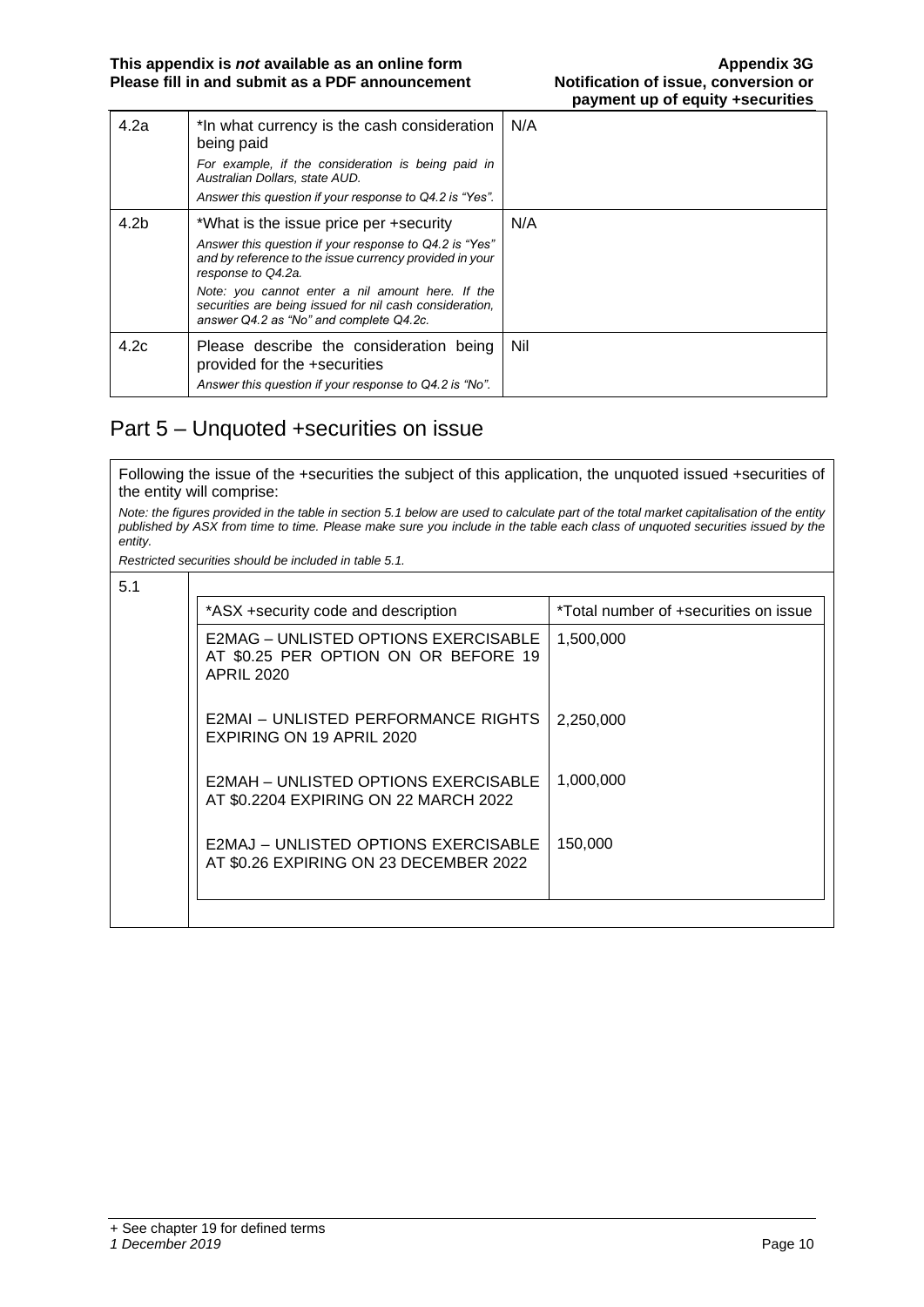#### Part 6 – Other Listing Rule requirements

*The questions in this Part should only be answered if you are an ASX Listing (ASX Foreign Exempt Listings and ASX Debt Listings do not need to complete this Part) and:*

- *your response to Q2.1 is "+securities issued under an +employee incentive scheme that are not being immediately quoted on ASX"; or*
- *your response to Q2.1 is "Other"*

| Question<br>No.  | Question                                                                                                                                                                                                                                                                                                                                   | Answer |
|------------------|--------------------------------------------------------------------------------------------------------------------------------------------------------------------------------------------------------------------------------------------------------------------------------------------------------------------------------------------|--------|
| 6.1              | *Are the securities being issued under Listing<br>Rule 7.2 exception $131$ and therefore the<br>issue does not need any security holder<br>approval under Listing Rule 7.1?<br>Answer this question if your response to Q2.1 is<br>"securities issued under an employee incentive scheme<br>that are not being immediately quoted on ASX". | Yes    |
| 6.2              | *Has the entity obtained, or is it obtaining,<br>+security holder approval for the issue under<br>listing rule 7.1?<br>Answer this question if the response to Q6.1 is "No".                                                                                                                                                               | No.    |
| 6.2a             | *Date of meeting or proposed meeting to<br>approve the issue under listing rule 7.1<br>Answer this question if the response to Q6.1 is "No" and<br>the response to Q6.2 is "Yes".                                                                                                                                                          | N/A    |
| 6.2 <sub>b</sub> | *Are any of the +securities being issued<br>without +security holder approval using the<br>entity's 15% placement capacity under listing<br>rule 7.1?<br>Answer this question if the response to Q6.1 is "No" and<br>the response to Q6.2 is "No".                                                                                         | No.    |

<sup>1</sup> *Exception 13* An issue of securities under an employee incentive scheme if within 3 years before the issue date:

- (a) in the case of a scheme established before the entity was listed a summary of the terms of the scheme and the maximum number of equity securities proposed to be issued under the scheme were set out in the prospectus, PDS or information memorandum lodged with ASX under rule 1.1 condition 3; or
- (b) the holders of the entity's ordinary securities have approved the issue of equity securities under the scheme as an exception to this rule. The notice of meeting must have included:
	- a summary of the terms of the scheme.
	- the number of securities issued under the scheme since the entity was listed or the date of the last approval under this rule;
	- the maximum number of +equity securities proposed to be issued under the scheme following the approval; and
	- a voting exclusion statement.

Exception 13 is only available if and to the extent that the number of +quity securities issued under the scheme does not exceed the maximum number set out in the entity's prospectus, PDS or information memorandum (in the case of (a) above) or in the notice of meeting (in the case of (b) above).

Exception 13 ceases to be available if there is a material change to the terms of the scheme from those set out in the entity's prospectus, PDS or information memorandum (in the case of (a) above) or in the notice of meeting (in the case of (b) above).